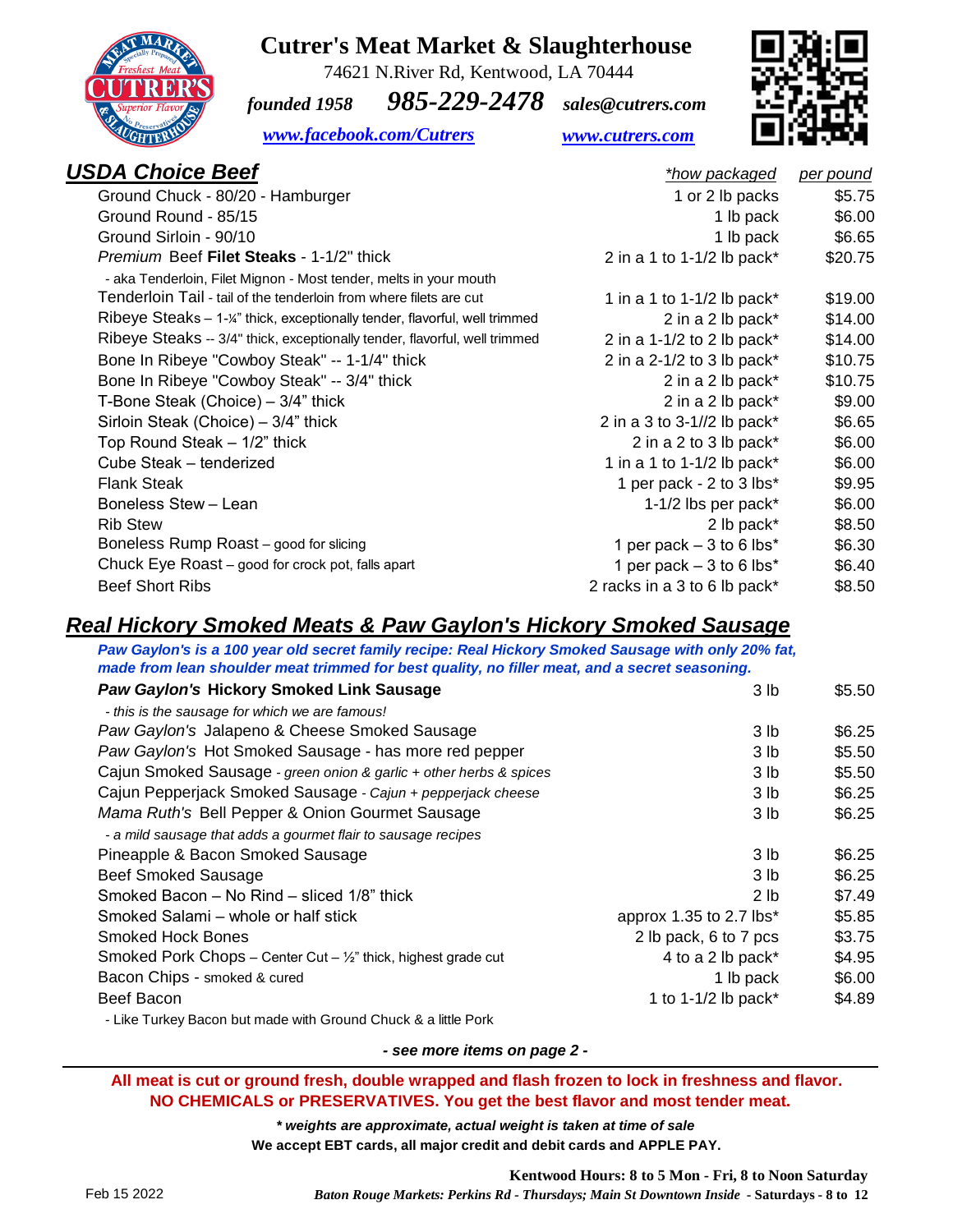### **Cutrer's Meat Market & Slaughterhouse**

 74621 N.River Rd, Kentwood, LA 70444 *founded 1958 985-229-2478 sales@cutrers.com*



#### *[www.facebook.com/Cutrers](http://www.facebook.com/Cutrers) [www.cutrers.com](http://www.cutrers.com/)*



| <b>Specialty Items</b>                                                                                                 | *how packaged               | per pound |
|------------------------------------------------------------------------------------------------------------------------|-----------------------------|-----------|
| Italian Burger - great for meatballs and meatsauce                                                                     | 1 lb pack                   | \$5.95    |
| - 60% ground chuck, 40% ground pork + Italian seasoning                                                                |                             |           |
| Pepperjack Burger<br>- 80% ground chuck, 20% ground pork mixed with steak & prime rib seasoning +<br>pepperjack cheese | 1 lb pack                   | \$5.95    |
| Pepperjack Burger Patties - Pack of 4 pre-made Patties, approx 6.6oz ea                                                | priced per pack, not per Ib | \$10.00   |
| Seasoned Burger Patties - Pack of 4 pre-made Patties, approx 6.6oz ea                                                  | priced per pack, not per lb | \$10.00   |
| - Ground Chuck lightly seasoned, ready to grill                                                                        |                             |           |
| <b>Boneless Beef Brisket</b><br>$\Omega$                                                                               | 4 to 7 lbs per pack*        | \$10.49   |
| <b>Beef Liver</b>                                                                                                      | 1 lb pack                   | \$3.54    |

### *USDA Choice Fresh Pork*

| Pork Chops - Center Cut - $\frac{1}{2}$ " thick, highest grade cut | 4 to a 2 lb pack*          | \$3.80 |
|--------------------------------------------------------------------|----------------------------|--------|
| Breakfast Pork Chops - 1/4" thick                                  | 4 to a 1 lb pack*          | \$4.95 |
| Thick Cut Pork Chops - 1" thick                                    | 2 to a 1-1/2 lb pack*      | \$3.80 |
| Boneless Pork Chops – Center Cut – $\frac{1}{2}$ " thick           | 6 to a 1 lb pack*          | \$4.15 |
| Pork Fingers Ribs/Country Style Pork Ribs                          | 3 lb pack*                 | \$4.95 |
| <b>Boston Butt Roast</b>                                           | 1 per pack $-$ 4 to 6 lbs* | \$3.85 |
| Patty Sausage/Breakfast (ground) Sausage – seasoned                | 1 lb pack                  | \$4.75 |
| Cajun Patty Sausage - green onion & garlic + other herbs & spices  | 1 lb pack                  | \$4.75 |
| Hot Patty Sausage - our mild sausage with more red pepper          | 1 lb pack                  | \$4.75 |
| Italian Patty Sausage - herbs & spices, fennel & other seasonings  | 1 lb pack                  | \$4.75 |
| Unseasoned Sausage - ground pork                                   | 1 lb pack                  | \$4.75 |
| O Baby Back Ribs - single pack                                     | 2 to 3 lb pack*            | \$6.95 |
| O Spare Ribs – pack of 2 slabs                                     | 12 to 13 lbs per pack*     | \$4.00 |
| O 1/2 Boneless Pork Loin                                           | 1 per pack - 6 to 7 lbs*   | \$4.15 |
| O Boneless Pork Tenderloin                                         | 2 per pack - 3 lbs*        | \$4.70 |

#### *Special Order Meats – call for price and availability*

- O Beef Tenderloin
- O Pork Belly
- O Center Cut Ham Roast

#### O *Special Order Items not stocked at Baton Rouge Markets*

*For special order items, large quantities, or pre-orders: please call in your order or order on-line. We will have it ready for you to pick up at either Baton Rouge Market or our Kentwood location.*

#### **All meat is cut or ground fresh, double wrapped and flash frozen to lock in freshness and flavor. NO CHEMICALS or PRESERVATIVES. You get the best flavor and most tender meat.**

*\* weights are approximate, actual weight is taken at time of sale* **We accept EBT cards, all major credit and debit cards and APPLE PAY.**

#### *Due to the volatility of the marketplace, prices are subject to change without notice*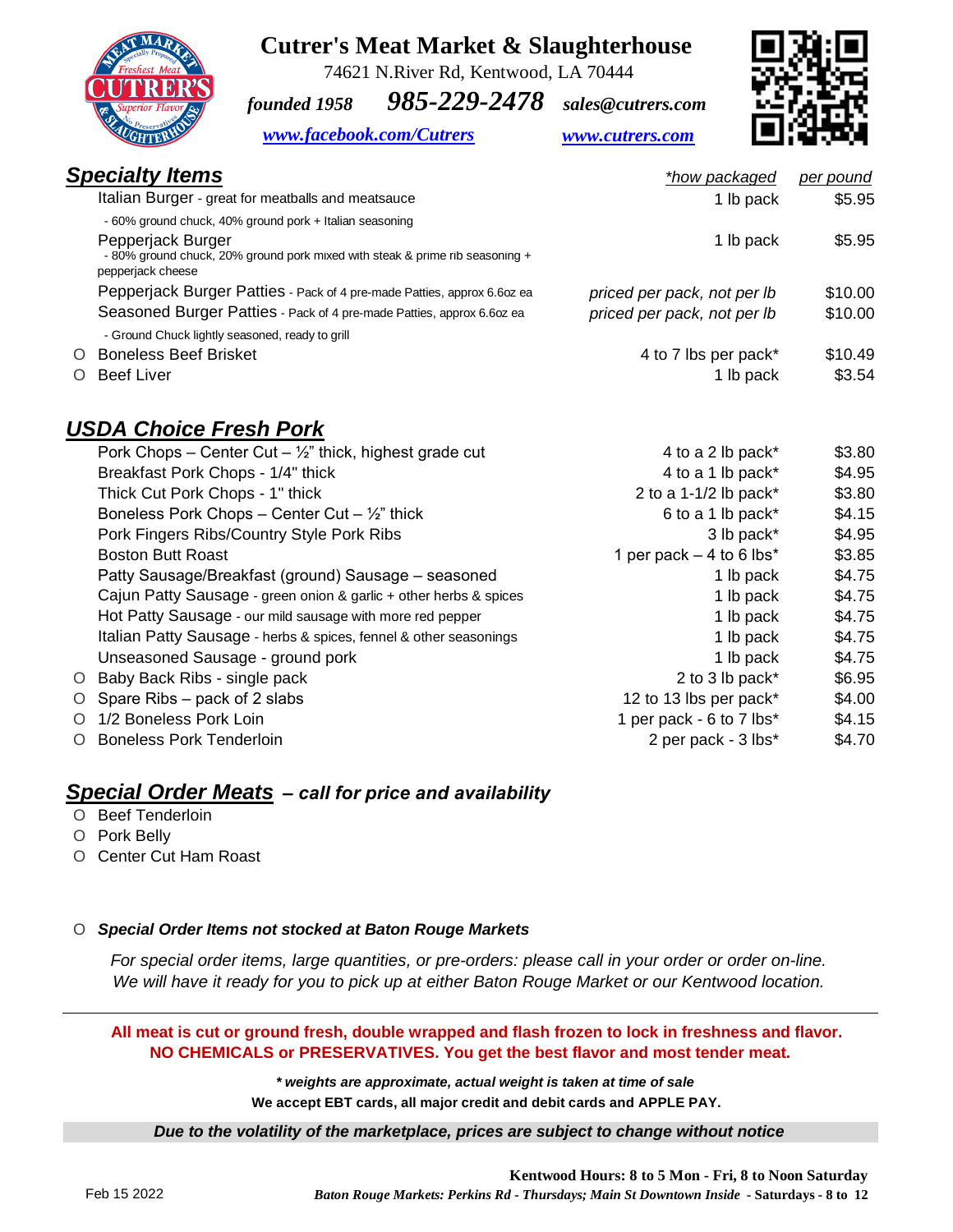### **Cutrer's Meat Market & Slaughterhouse**

74621 N.River Rd, Kentwood, LA 70444

*[sales@cutrers.com](mailto:sales@cutrers.com)*

 *985-229-2478*

*[www](http://www.cutrers.com/).cutrers.com*

*Package Deals – sold by weight, prices are estimated to the high side and will typically be lower* 

| <b>Breakfast Special</b><br>3 lb Smoked Sausage<br>2 lb Patty Sausage<br>1 pack $(-2 \text{ lb})$ Pork Chops<br>2 lb pack Bacon                                                                                                                              | \$48.00  | <b>Jumbo Combo</b><br>10 lb Hamburger<br>6 lb Smoked Sausage<br>4 packs $({\sim} 8 \text{ lb})$ Pork Chops<br>3 lb Patty Sausage                                                                                                                 | \$215.00 |
|--------------------------------------------------------------------------------------------------------------------------------------------------------------------------------------------------------------------------------------------------------------|----------|--------------------------------------------------------------------------------------------------------------------------------------------------------------------------------------------------------------------------------------------------|----------|
| <b>Meat Special</b><br>4 lb Hamburger<br>1 lb Patty Sausage<br>1 pack $(-2 \text{ lb})$ Pork Chops<br>3 lb Smoked Sausage                                                                                                                                    | \$47.00  | 1 Boneless Chuck Roast (~ 4 lb)<br>1 pack (~ 2 lb) Ribeye Steaks<br>1 pack (~ 3 lb) Sirloin Steaks<br>2 lb pack Bacon<br><b>Stock Your Freezer</b>                                                                                               | \$450.00 |
| All Beef Bag<br>4 lb Hamburger<br>1 pack (~ 1.5 lb) Boneless Stew Meat<br>1 pack (~ 3 lb) Sirloin Steak<br>1 Boneless Rump Roast (~ 5 lb)                                                                                                                    | \$76.00  | 2 Chuck Roasts (~ 4 lb each)<br>1 Boneless Rump Roast (~ 5 lb)<br>1 Boston Butt Roast (~ 5 lb)<br>1 pack (~ 2 lb) T-Bone Steaks<br>1 pack (~ 2 lb) Ribeye Steaks<br>9 lb Smoked Sausage                                                          |          |
| <b>Super Meat Special</b><br>3 lb Smoked Sausage<br>6 lb Hamburger<br>1 pack (~ 2 lb) Ribeye Steaks<br>1 Boston Butt Roast (~ 5 lb)<br>1 Boneless Chuck Roast (~ 4 lb)<br>1 pack (~ 1.5 lb) Boneless Stew Meat<br>2 packs $({\sim} 4 \text{ lb})$ Pork Chops | \$145.00 | 1 Cube Steak $(-2.5 \text{ lb})$<br>1 pack $(-2.5 \text{ lb})$ Round Steak<br>2 packs (~ 6 lb) Sirloin Steaks<br>8 lb Patty Sausage<br>4 packs $(-8 lb)$ Pork Chops<br>18 lb Hamburger<br>2 lb pack Bacon<br>2 packs (~ 3 lb) Boneless Stew Meat |          |

### **Baton Rouge Thursday and Saturday Markets**

Saturday at Main Street Market in downtown Baton Rouge Red Stick Farmers Market**:** Thursday behind Pennington Biomedical Center on Perkins Order in advance for pick up at either Baton Rouge market to ensure we have what you want.

#### **All meat is cut or ground fresh, double wrapped and flash frozen to lock in freshness and flavor. NO CHEMICALS or PRESERVATIVES. You get the best flavor and most tender meat.**

*\* weights are approximate, actual weight is taken at time of sale* **We accept EBT cards, all major credit and debit cards and APPLE PAY.**

*Due to the volatility of the marketplace, prices are subject to change without notice*

**Kentwood Hours: 8 to 5 Mon - Fri, 8 to Noon Saturday** *Baton Rouge Markets: Perkins Rd - Thursdays; Main St Downtown Inside - Saturdays - 8 to 12*